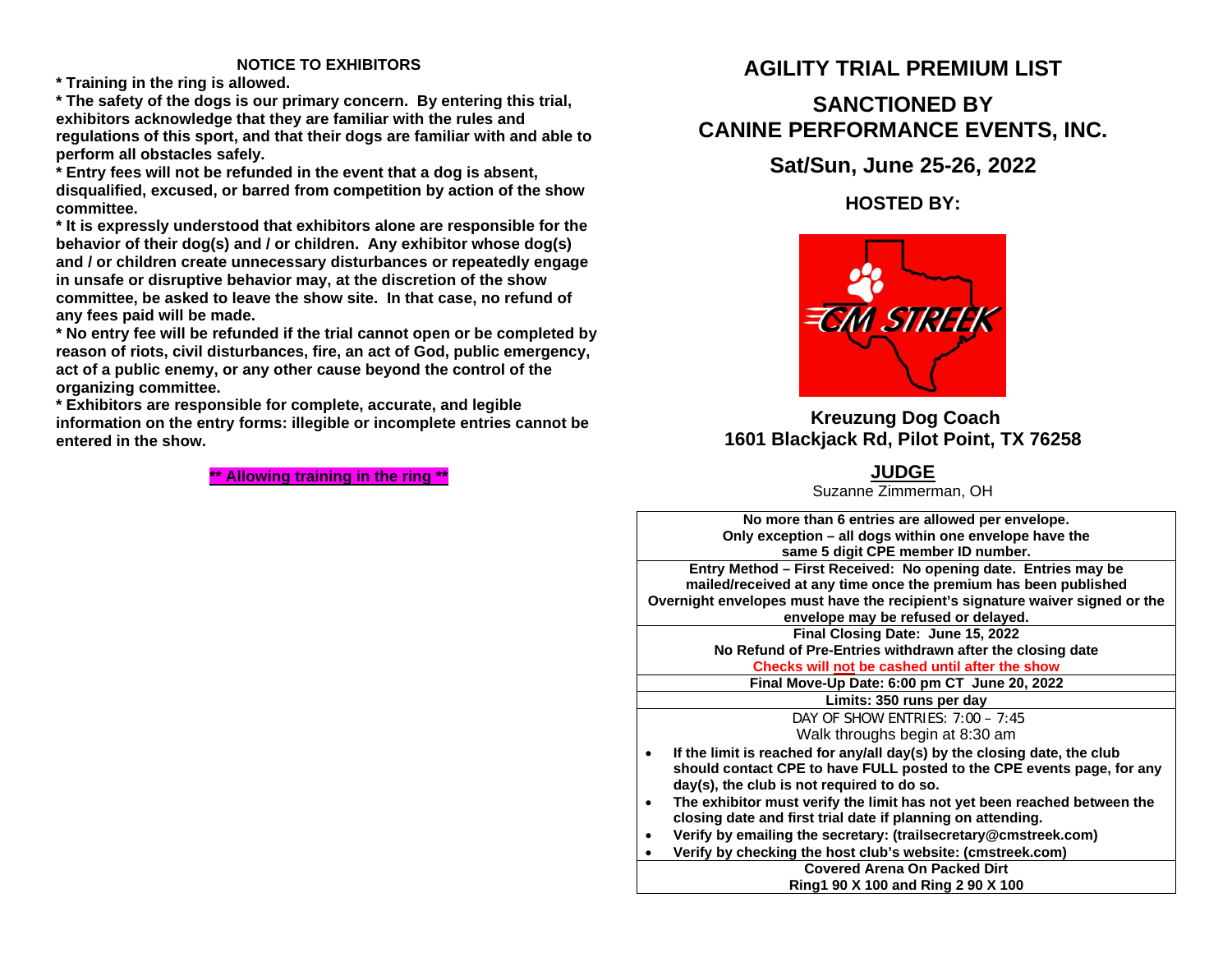## **DIRECTIONS:**



**In the age of GPS, I am going to just place this map here. If you have questions about the best possible route, please contact Cheryl Earnshaw (817) 689-0601.**

**Hotel accommodations are in Denton and McKinney.** 

**Lake Ray Roberts has some camp sites for RV's. Waggin' Tail Ranch RV Resort 940-595-2510** 

If you get lost, feel free to call: 817-689-0601

#### **PLEASE REGISTER WITH CPE BEFORE ENTERING THIS TRIAL**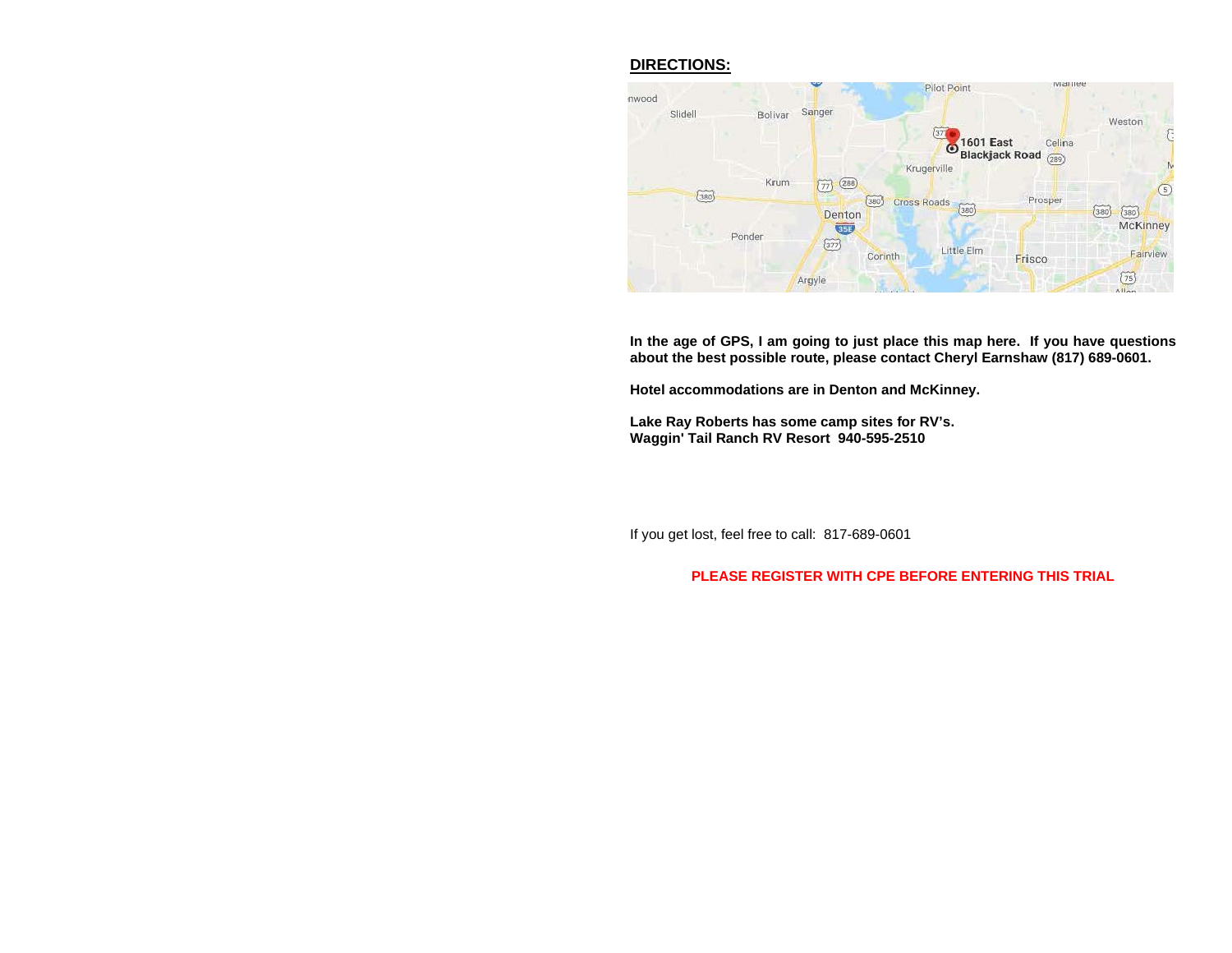| <b>Trial Chairperson</b>                                       | <b>Trial Secretary</b>                                                        |  |  |  |  |  |  |
|----------------------------------------------------------------|-------------------------------------------------------------------------------|--|--|--|--|--|--|
| <b>Terry Dyck</b>                                              | Cheryl Earnshaw                                                               |  |  |  |  |  |  |
| twopapillons@msn.com                                           | 11588 Cactus Ct                                                               |  |  |  |  |  |  |
|                                                                | Justin, Texas 76247                                                           |  |  |  |  |  |  |
|                                                                | 4cheryldoglover@gmail.com                                                     |  |  |  |  |  |  |
|                                                                | (817) 689-0601 (4pm -10pm please)                                             |  |  |  |  |  |  |
|                                                                | <b>Committee Members</b>                                                      |  |  |  |  |  |  |
|                                                                | Lynn Smith, Susan Merrell                                                     |  |  |  |  |  |  |
|                                                                | The following order is the scheduled order for the trial to be run. If the    |  |  |  |  |  |  |
|                                                                | order needs to be changed for the trial due to extreme pre-trial              |  |  |  |  |  |  |
|                                                                | circumstances, it will be posted in the confirmation letter sent to pre-      |  |  |  |  |  |  |
|                                                                | entered exhibitors at least 7 days before the first trial day. The order      |  |  |  |  |  |  |
|                                                                | will only be changed at the trial in the case of an extreme reason and        |  |  |  |  |  |  |
|                                                                | must be agreed upon by the host club and judge(s).                            |  |  |  |  |  |  |
| Sat - June 25, 2022                                            | Sun - June 26, 2022                                                           |  |  |  |  |  |  |
| <b>Tall - Small</b>                                            | <b>Small - Tall</b>                                                           |  |  |  |  |  |  |
| <b>FullHouse</b>                                               | <b>Jumpers</b>                                                                |  |  |  |  |  |  |
| <b>Standard</b>                                                | <b>Snooker</b>                                                                |  |  |  |  |  |  |
| Wildcard                                                       | <b>Colors</b>                                                                 |  |  |  |  |  |  |
| <b>Snooker</b>                                                 | <b>Standard</b>                                                               |  |  |  |  |  |  |
| <b>Jumpers</b>                                                 | <b>Jackpot</b>                                                                |  |  |  |  |  |  |
|                                                                |                                                                               |  |  |  |  |  |  |
| <b>MEASURING &amp; CHECK-IN: Sat &amp; Sun: 7:30 - 8:00 AM</b> |                                                                               |  |  |  |  |  |  |
|                                                                | See the forms page at www.k9cpe.com for a membership form.                    |  |  |  |  |  |  |
|                                                                | See "Registering with CPE" in the online rulebook for registration questions. |  |  |  |  |  |  |
|                                                                | <b>THERE WILL BE NO MEASURING OF DOGS AFTER JUDGE'S BRIEFING BEGINS EACH</b>  |  |  |  |  |  |  |
|                                                                | DAY - ALL DOGS WITHOUT A PERMANENT CARD MUST BE MEASURED BEFORE THE           |  |  |  |  |  |  |
|                                                                | JUDGES BRIEFING TO SHOW THAT DAY - THERE WILL BE NO EXCEPTIONS                |  |  |  |  |  |  |
|                                                                |                                                                               |  |  |  |  |  |  |

**PRIZES & AWARDS: Placement rosettes or ribbons will be awarded for 1st through 4th place for Qualifying and non-qualifying scores for all classes. Dogs with an NT (no time) are not eligible for any ribbons. Qualifying ribbons will be awarded to all dogs receiving a qualifying score, and Jr Handlers in Standard.**

**EXERCISE YOUR DOG RESPONSIBLY! PLEASE PICK UP AFTER YOUR DOG AT THE SHOW SITE AND HOTELS! ALL DOGS MUST BE ON LEASH EXCEPT WHEN IN THE RING OR WARM UP AREA. THERE IS A LEASH LAW IN THE TRIAL SITE'S STATE.**

**OBSTACLES**: The following obstacles may be used. Obstacle specifications shall meet the current CPE obstacle requirements

| Aframe – 9' sides, rubber granules, slats     | Dog Walk - 12' planks, rubber granules, slats |                                              |  |  |
|-----------------------------------------------|-----------------------------------------------|----------------------------------------------|--|--|
| Teeter – 12' plank, rubber granules, slatless |                                               | Weave poles $-24$ " poles - center to center |  |  |
| Jumps: Bar, Spread, Panel                     | <b>Open Tunnels</b>                           | Pause Table – games only                     |  |  |
|                                               |                                               |                                              |  |  |

Trials run smoother with your help! © Please send this form with your entry!

We are looking for volunteers to help at our trial. If you are able to help out, please fill out the form below and return it with your entry. (**lunch and raffle are being provided)** Name:\_\_\_\_\_\_\_\_\_\_\_\_\_\_\_\_\_\_\_\_\_\_\_\_\_\_\_\_\_\_\_\_\_\_\_\_\_\_\_\_\_\_\_\_\_\_\_\_\_\_\_

Email: \_\_\_\_\_\_\_\_\_\_\_\_\_\_\_\_\_\_\_\_\_\_\_\_\_\_\_\_\_\_\_\_\_\_\_\_\_\_\_\_\_\_\_

Phone :

I would like to help with: Friday Set-up Sunday Clean-up

I can do the following (mark all that you like to do):<br>**Saturday Saturday Saturday Sunday**<br>
□ Bar Setting □ Bar Setting  $\Box$  Bar Setting

| $\Box$ Scribing       |
|-----------------------|
| $\Box$ Timing         |
| $\Box$ Course Builder |
| $\Box$ Sheet Runner   |
| $\Box$ Gate Steward   |
| □ Leash Runner        |
|                       |

Don't worry if you don't know how to do a job! They are easy and we can show you how!

#### **My Dog(s) are entered in (classes), at these heights (circle all that apply)**:

| Standard Level 1 2 3 4/5/C /  |  |  |  |  |  | 4 8 12 16 20 24 |  |
|-------------------------------|--|--|--|--|--|-----------------|--|
| Colors Level 1 /2 3 4/5/C /   |  |  |  |  |  | 4 8 12 16 20 24 |  |
| Wildcard Level 1/2 3 4/5/C /  |  |  |  |  |  | 4 8 12 16 20 24 |  |
| Snooker Level 1/2 3 4/5/C /   |  |  |  |  |  | 4 8 12 16 20 24 |  |
| Jackpot Level 1/2 3 4/5/C /   |  |  |  |  |  | 4 8 12 16 20 24 |  |
| FullHouse Level 1/2 3 4/5/C / |  |  |  |  |  | 4 8 12 16 20 24 |  |
| Jumpers Level 1/2 3 4/5/C /   |  |  |  |  |  | 4 8 12 16 20 24 |  |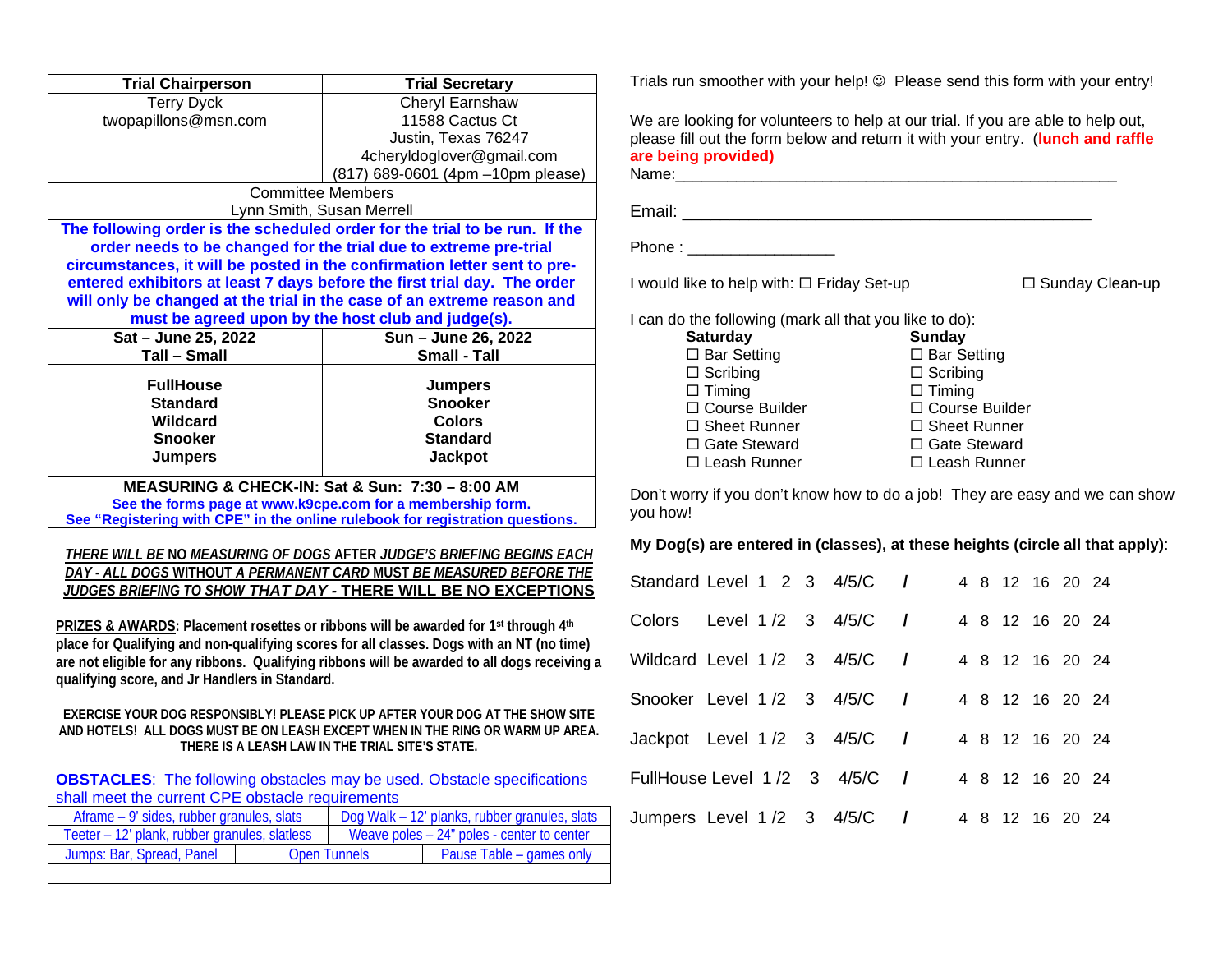**CPE trial rules – shortened version: see the online rulebook at [www.k9cpe.com](http://www.k9cpe.com/) for registration info, "Registering with CPE" and further info on height categories and rules.**

**Jump Heights** – no dog will jump lower than 4"

| P-Card = Permanent Card: the lowest allowable Regular height a dog may jump in CPE. |  |  |
|-------------------------------------------------------------------------------------|--|--|
|-------------------------------------------------------------------------------------|--|--|

| <b>Measurement</b>    | Regular<br>(P-card or higher) | <b>Veterans</b> | <b>Enthusiast</b> | <b>Specialist</b> |
|-----------------------|-------------------------------|-----------------|-------------------|-------------------|
| 8" or less            | A 33                          | 4"              | 4"                | 4"                |
| over 8", 12" or less  | יי א                          | 4"              | 4"                | 4"                |
| over 12", 16" or less | 12"                           | "ג              | "י                | 4"                |
| over 16", 20" or less | 16"                           | 12"             | 12"               | R"                |
| over 20", 24" or less | 20"                           | 16"             | 16"               | 12"               |
| over 24"              | 24"                           | 20"             | 20"               | 16"               |

General CPE rules for entries/show site:

- $\triangleright$  Dogs must be at least 15 months or older the first day of the trial
- $\triangleright$  Blind (both eyes), lame, in season or aggressive dogs may not enter the show. The Club may choose to exclude any of the above from the site.
- $\triangleright$  Dogs must be registered with CPE prior to the closing date of the trial, or by the trial date for Day Of Show entries. Registration forms are on the Forms page: [www.k9cpe.com.](http://www.k9cpe.com/) Forms MUST be mailed to CPE and are processed 2-3 times per week. CPE ID numbers are emailed to legible email addresses. Registrations can only be processed from mailed forms.
- $\triangleright$  Dogs must be able to be measured at their first show. If a dog cannot be measured, the dog cannot run and no refund will be issued. Dogs within  $\frac{1}{2}$  of a jump height require at least one more measurement. When dogs reach their second birthday, a measurement is required. All dogs must be measured at their first trial regardless of jump height.
- $\triangleright$  Only CPE Judges can measure dogs.
- $\triangleright$  Electronic shock collars are not allowed at ANY CPE trial training or bark.
- $\triangleright$  Handlers in all classes are permitted to walk the course, without a dog, prior to the start of the class. A warm-up jump shall be provided for all entered dogs. No relieving of dogs in the warm-up area.

#### **Dogs in the ring, leashes, exiting the ring**

- $\triangleright$  Dogs shall run without anything attached to its body. This is for the safety of the dog. This includes no: stitches, wraps or any other item. The only exception is a small barrette or rubber band to keep hair out of a dog's eyes.
- $\triangleright$  Leashes may not have anything (other than name/license tags) attached to them when used in the ring.
- $\triangleright$  Dogs may enter the ring on a collar, quick release harness or head halti/leader. If prong collars are allowed per the show site, they may *not* be used to take a dog into the ring.
- $\triangleright$  Handlers may carry their leash with them on the course if done so, the leash must be out of sight or clipped around the waist or shoulders.
- $\triangleright$  Dogs must be under the handler's control when leaving the ring or the judge may enter the run as No Time - NT.

## **For clubs that will allow Declared Training In the Ring**

We (Host Club) will offer Declared training in the ring. The handler has the option if they want to use a toy or training aid at any time during their run, the handler must approach the Judge during Walkthrough or previously in that trial day for the Judge to approve the toy or training aid for use on the course.

 Handler must alert the Judge upon entry to the ring that the dog will be TIR. Handler is then allowed to have a reasonably sized silent toy/aid with them for use once their run has started (this toy must be approved by the Judge of record PRIOR to the start of the class to determine its eligibility, absolutely no food/scents/audible devices). The toy is NOT allowed to be used in either gate chute or prior to the previous dog leaving the ring.

See the online rulebook or current member letter for additional rules. The following items *are* considered training in the ring (see Fix and Go):

- 
- $\triangleright$  Violating the 4 paw safety rule (directing the dog back onto the contact)<br>Start line stay leaving the dog and going back again to reposition the Start line stay – leaving the dog and going back again to reposition the dog after the handler passes the plane of the first obstacle (before the handler leaves the dog, repositioning or repeated commands can be a delay of start)
- $\triangleright$  Putting the dog back on the table in the point games

#### **For Clubs that are not allowing Declared Training In the Ring:**

We (host club) will not be offering Declared Training in the Ring at this trail. Please remember that the following is not considered Training in the ring:

- $\triangleright$  Dog grabbing it's leash at the end of a run (if the run has not yet ended, the dog would receive an NT)
- $\triangleright$  Asking the dog once for a sit or down on the table in the point games (asking more than once will be a delay of finish, 5 faults/points)

#### **While running on course**

- $\triangleright$  The handler will direct the dog through the course without a collar or lead.<br> $\triangleright$  Food, to estiming devices (includes fanny packs and leash attachments)
- Food, toys, training devices (includes fanny packs and leash attachments) are not allowed within 10' feet of the ring. Clickers, training whistles and squeaky toys are not to be used within distraction distance of the ring.
- $\triangleright$  The handler may not carry anything that could aid the dog in its performance. Exclusion: Handicapped/Differently Abled Handlers using a cane, scooter, wheelchair, etc., to enable their progression around the course.

The handler may use any verbal or visual commands to direct the dog through the course. The Judge may assess a 5 fault penalty to elimination for any command that is not given in a sportsmanlike manner. Faults can be but are not limited to: foul or abusive language, display of anger, extreme frustration or excessive harshness. If the fault is severe enough, the Judge has the right to excuse the exhibitor from the ring and / or the remainder of the trial. If excused from the trial, a report would be filed with CPE. See Faults, Eliminations and Excusals in the rulebook.

**Questions?** See the rules page on the website, [www.k9cpe.com.](http://www.k9cpe.com/) If you have further questions, email CPE – linda@c[pe.dog](mailto:cpe@charter.net).

#### **Run Safe, Have Fun, Run Fast, Run Clean!**